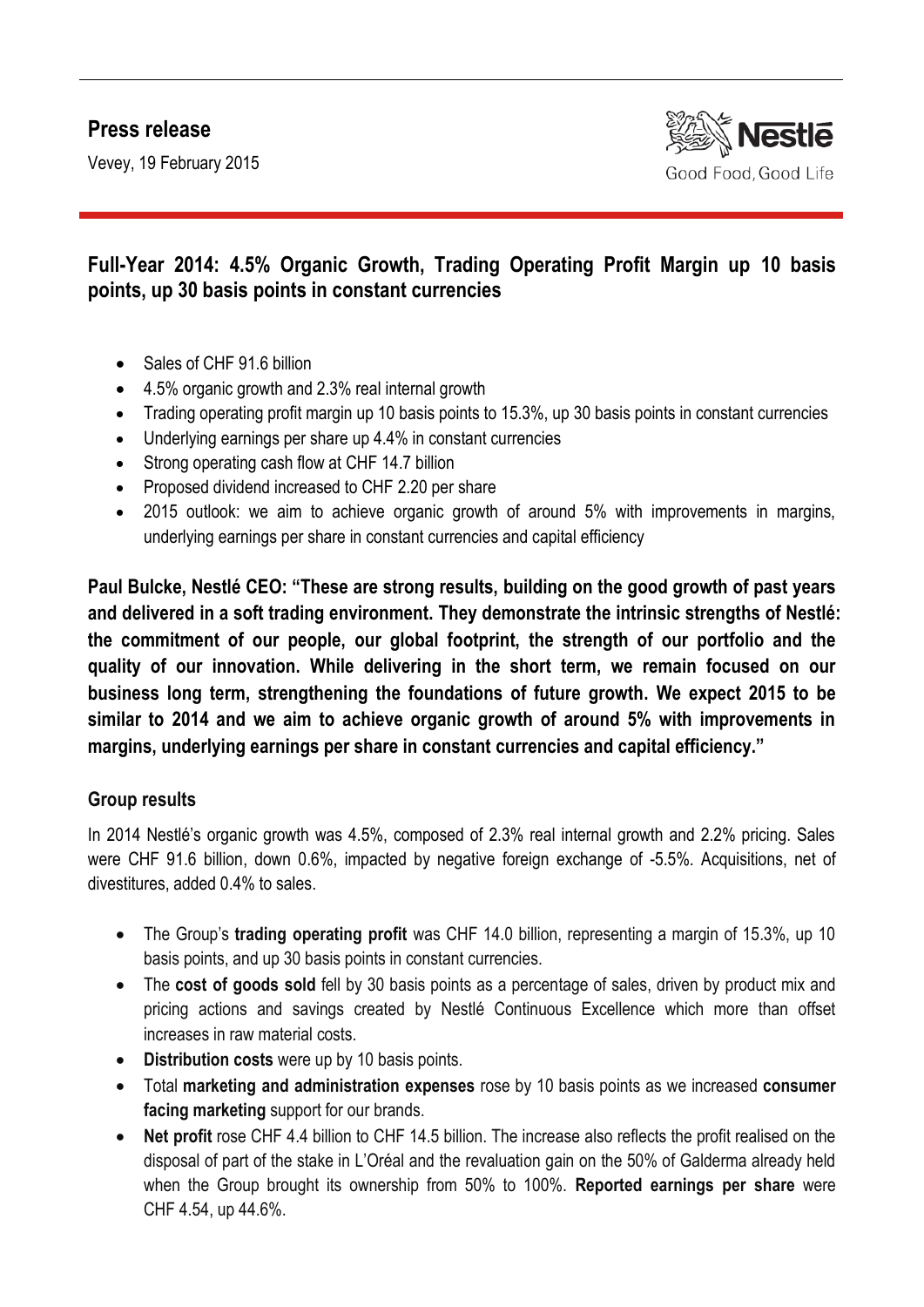- **Underlying earnings per share in constant currencies** were up 4.4%.
- The Group's **operating cash flow** remained strong at CHF 14.7 billion.

#### **Business review**

- The Nestlé Group's **organic growth** was broad-based, 5.4% in the Americas, 1.9% in Europe and 5.7% in Asia, Oceania and Africa. Our business in developed markets grew 1.1%, achieving sales of CHF 51.4 billion. Our emerging markets business grew 8.9%, delivering sales of CHF 40.2 billion.
- **Real internal growth** was 2.3% in the Americas, 2.4% in Europe and 2.4% in Asia, Oceania and Africa.
- In 2014 we created Nestlé Skin Health, complementing Nestlé Health Science, further expanding our existing food and beverage business in line with our strategic ambition to be the world's recognised leading Nutrition, Health and Wellness company.
- We also established Nestlé Business Excellence at Executive Board level, aggregating business support services. This allows us to better leverage our scale, decrease structural costs, increase the quality of support services and free up resources to deliver growth and to allow our markets to focus on generating demand.

#### **Zone Americas**

Sales of CHF 27.3 billion, 5.0% organic growth, 1.1% real internal growth; 18.8% trading operating profit margin, +60 basis points

- The Zone's organic growth was supported by double-digit growth for *Nescafé Dolce Gusto* and strong performances in ambient dairy and petcare. In North America growth improved towards the end of the year while in Latin America good growth was helped by pricing, reflecting inflationary pressures.
- Our performance in **North America** was affected by the frozen category. Projects are underway to reposition *Lean Cuisine, Hot Pockets* and *Stouffers.* They address all elements of the marketing mix, reflecting trends such as organic and ethnic, enhancing the brands' relevance to consumers. We are taking the same approach in frozen pizza where our *California Pizza Kitchen* did well. In ice cream the super premium segment performed well with *Gelato*, and snacks returned to growth, although the premium segment was subdued. In confectionery the successful roll-out of *Butterfinger* Peanut Butter Cups continued. Innovations like *Natural Bliss* and seasonal renovations of flavours helped *Coffeemate* deliver good growth. Innovation also ensured the petcare business in North America continued to grow with *Dog Chow, Pro Plan* and *Tidy Cats* Lightweight cat litter as highlights. The launch of *Beyond* natural pet food gained momentum.
- **Latin America** delivered good organic growth despite a worsening of the macroeconomic situation towards the end of the year. Although consumer sentiment varied across the region, most markets did well. All Brazil's categories grew, with *Ninho* in growing-up milks, *KitKat* in confectionery, *Nesfit* in biscuits and *Nescau* in cocoa and malt beverages making strong contributions. In Mexico the changes in fiscal legislation, pricing and subdued consumer demand affected the market. *Nescafé Dolce Gusto*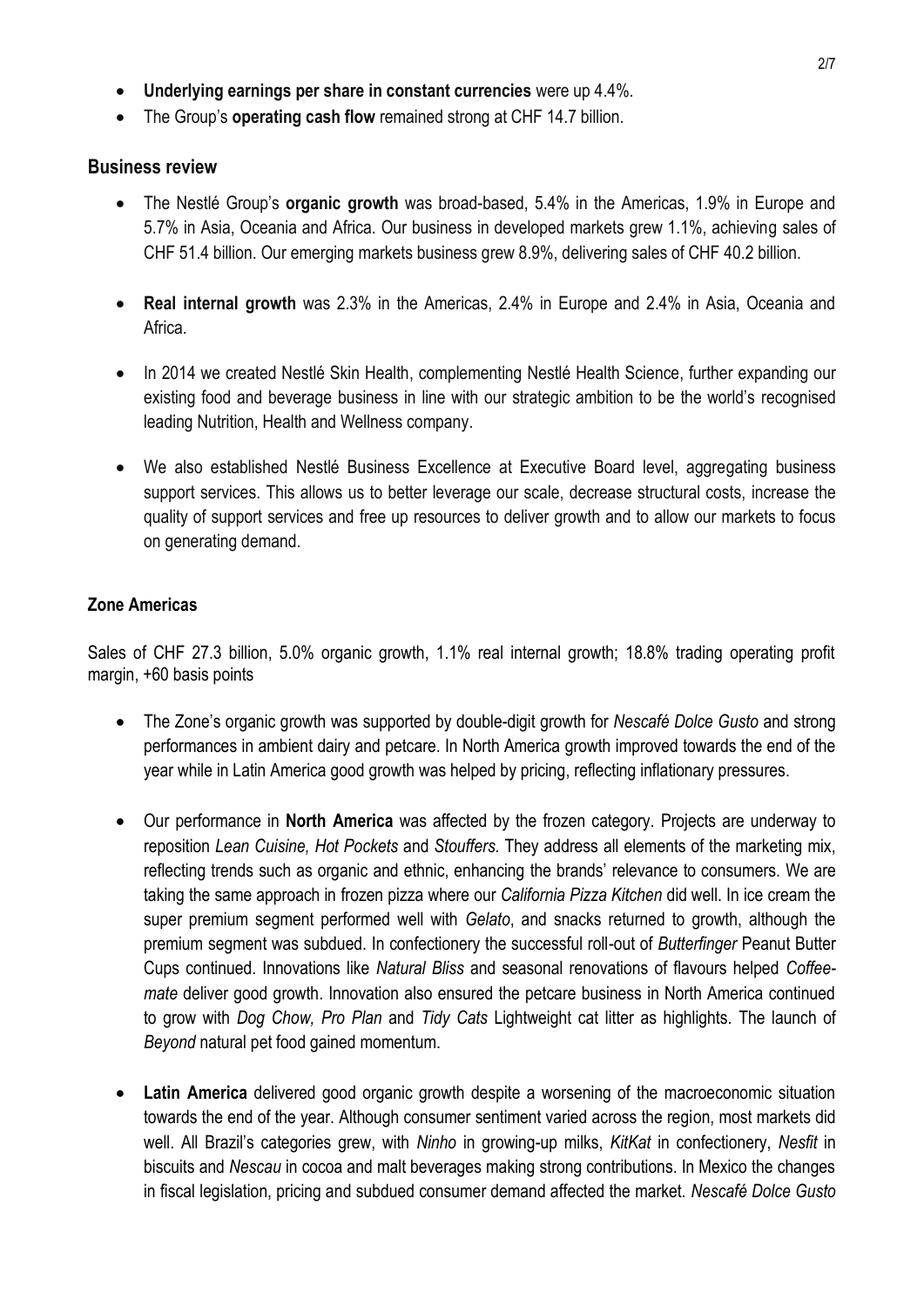delivered double-digit growth across the region, while *Dog Chow* and *Pro Plan* drove sales in the petcare business.

 Despite higher input costs the Zone's **trading operating profit margin** improved by 60 basis points to 18.8%, reflecting operational and structural efficiencies and lower other trading expenses.

### **Zone Europe**

Sales of CHF 15.2 billion, 1.5% organic growth, 2.2% real internal growth; 15.3% trading operating profit margin, +30 basis points

- Relative to the market this was good growth, driven by innovation and premiumisation. The European trading environment continued to be volatile and intense, with deflationary pressure increasing during the year and consumer confidence very fragile, reducing the flexibility to price.
- Good performances in France, Switzerland, Austria and the Netherlands, and a recovery in Spain and Portugal supported the growth in **Western Europe**. The Great Britain region, Germany, Italy and Greece were more challenged. There were strong performances from petcare and *Nescafé Dolce Gusto* across Western Europe and we saw good growth from innovations in several categories. Highlights included *Nescafé Gold* and *Azzera* premium soluble coffee, *Fresh Up* and *Buitoni Fiesta* in frozen pizza, *Maggi* snacking noodles in ambient culinary and the launch of premium chocolate tablets *Les Recettes de l'Atelier* in France.
- In **Central and Eastern Europe**, Russia and Ukraine drove the growth in a deteriorating economic environment. Petcare, *Nescafé Dolce Gusto*, soluble coffee, particularly *Gold Blend,* and confectionery with *KitKat* were the highlights. The ongoing roll-out of *Papyrus* cooking papers in ambient culinary also continued to do well.
- Petcare delivered broad-based growth across the Zone, further strengthening its positions, in particular through the premium category with *Felix*, *Purina ONE* and *Gourmet,* and our snacks range.
- The Zone's **trading operating profit margin** was 15.3%, up 30 basis points, reflecting our achievements in leveraging our real internal growth and continuous improvement in efficiencies.

### **Zone Asia, Oceania and Africa**

Sales of CHF 18.3 billion, 2.6% organic growth, -0.3% real internal growth; 18.7% trading operating profit margin, -20 basis points

• The slower growth in the Zone was due to our largest market China and to Oceania. In China we needed to adapt our portfolio to reconnect with the fast-changing expectations of the Chinese consumer. Therefore, in addition to correcting trade stocks throughout the year, we focused on innovation, on reformulation and on re-launches, particularly in coffee, ready-to-drink and confectionery. We continued to see good performances in ambient culinary, ice cream and ready-todrink coffee. In Oceania we are focused on developing new trade channels.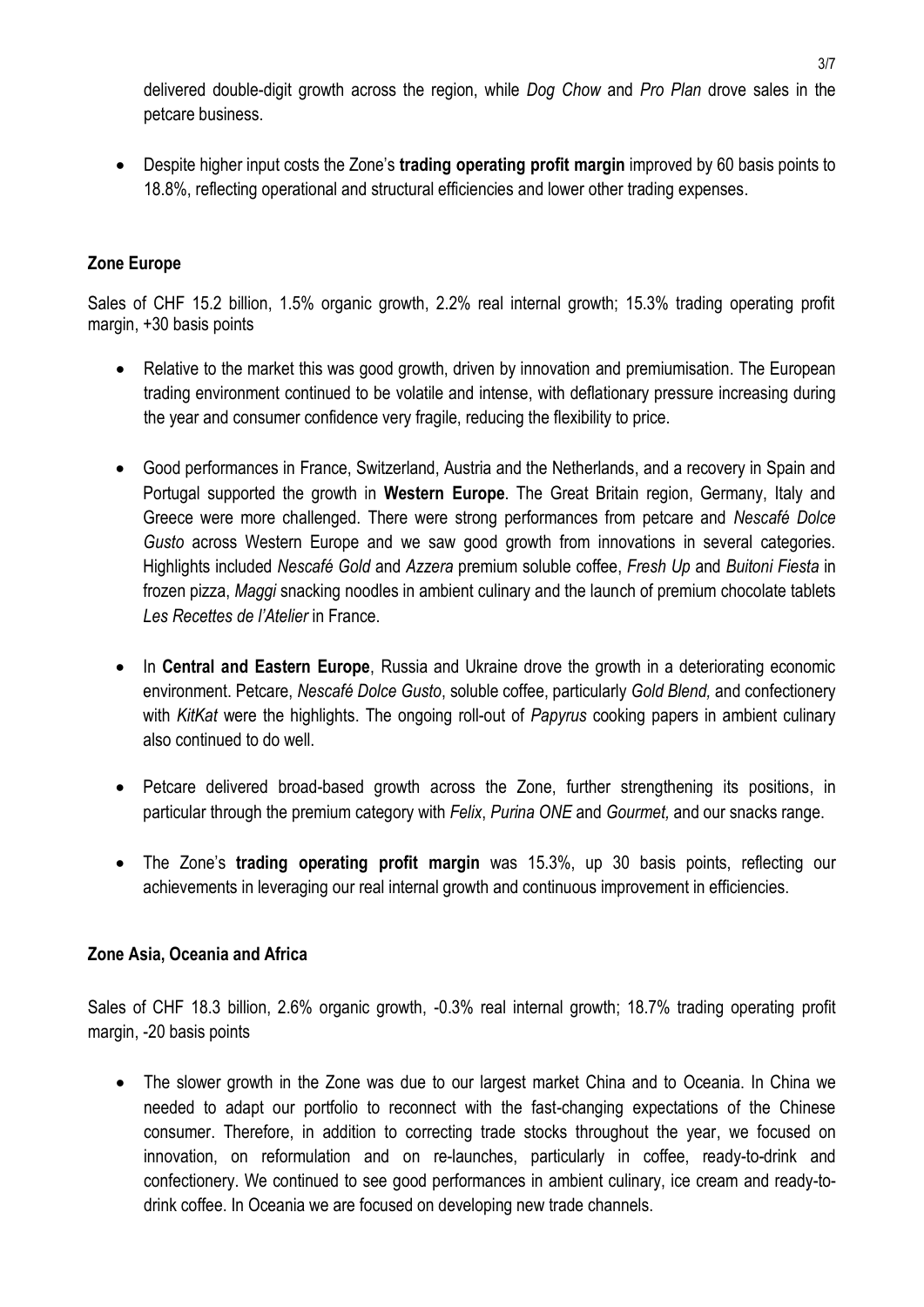- Strong growth continued in most other **emerging markets**, in particular the Philippines, South Asia, the Indochina region, Turkey and many markets in Africa. We introduced new premium noodles in Singapore and Malaysia. In the Philippines the new fortified *Bear Brand* milk powders were well received. Maggi created a new breakfast option for the Indian market, *Maggi Oats Noodles,* and *Nestlé Milo Activ-Go* was launched in parts of South East Asia. It was also rolled out in Africa, helping to deliver good growth across the continent.
- Strong innovation in products and business models drove performance in Japan with the coffee systems *Nescafé Dolce Gusto* and *Nescafé Gold Blend Barista* doing well and *KitKat* maintaining its growth momentum.
- The Zone's **trading operating profit margin** was 18.7%, down 20 basis points, mainly due to slower growth, input cost increases and some exceptional items.

### **Nestlé Waters**

Sales of CHF 7.4 billion, 5.4% organic growth, 6.3% real internal growth; 9.7% trading operating profit margin, +50 basis points

- Nestlé Waters delivered solid broad-based organic and real internal growth in all three geographies. *Nestlé Pure Life* continued to be a growth engine, particularly in the emerging markets but also in North America and the United Kingdom. *Perrier* and *S.Pellegrino,* our premium international brands, continued to demonstrate our ability to create value in the category. Complementing these performances, strong local brands also delivered good growth, especially *Buxton* in the United Kingdom, *Erikli* in Turkey, *La Vie* in Vietnam and *Yunnan Shan Quan* in China.
- The **trading operating profit margin** was 9.7%, up 50 basis points, mainly driven by solid growth on the back of contained structural costs. Lower input costs were partly offset by higher distribution costs.

### **Nestlé Nutrition**

Sales of CHF 9.6 billion, 7.7% organic growth, 3.6% real internal growth; 20.8% trading operating profit margin, +80 basis points

- Our **infant nutrition** business saw a very strong performance in many Asian markets including China. Growth was double-digit across Asia, despite political unrest in parts of the Middle East that hindered the distribution of products there. Growth in Latin America was solid, while in Europe and North America, the environment was more challenging. Infant formula's growth was driven by strong sales of *NAN* and our premium brands *S-26* and *Illuma* which benefited from the roll-out of successful innovation. In baby food, infant cereals saw a steady recovery in the United States and *Gerber Organic* fruit purée pouches for infants, combining good nutrition with convenience, were a highlight for meals and drinks.
- We divested our **performance nutrition** business *PowerBar* during the year.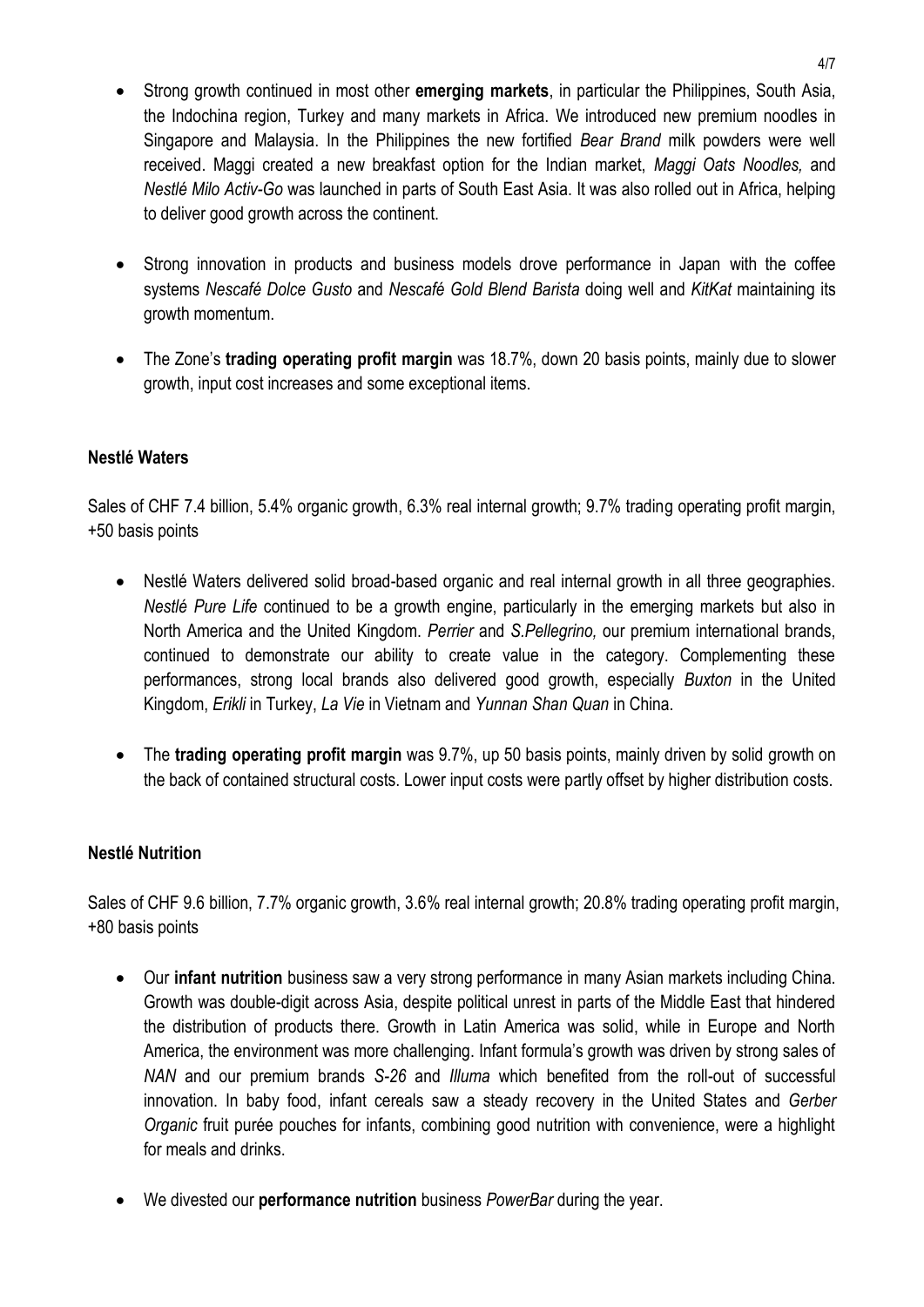The **trading operating profit margin** rose 80 basis points to 20.8%, despite the impact of higher input costs. The improvement was driven by the effects of portfolio management, the good performance in Wyeth Nutrition and efficiencies.

#### **Other businesses**

Sales of CHF 13.9 billion, 7.1% organic growth, 5.6% real internal growth; 19.1% trading operating profit margin, +140 basis points

- The growth for **Nestlé Professional** was driven by the emerging markets, particularly China, the Philippines, the Indochina region, Middle East and Russia whilst Western Europe and North America continued to face challenges in the out-of-home environment. The strategic growth drivers; beverage solutions and desserts solutions, continued to perform well.
- **Nespresso** grew in all regions, further expanding its presence around the world. The focus on quality and investments in products, machines and services were the base for its strong results. Nespresso continued to drive the expansion of the global single-serve coffee market with the successful launch of the *VertuoLine* system in North America creating a new premium coffee segment. The roll-out of the innovative automated retail boutique, the *Nespresso Cube*, is pioneering a new way of shopping and a personalised service for consumers.
- **Nestlé Health Science** continued to develop nutritional therapies that have proven clinical benefit and health economic value. Growth was primarily driven by strong performances in Europe and by its increasing presence in China. New innovations for *Vitaflo* in the United Kingdom, the new *Boost* bottle in Canada, and the *Meritene* range in Europe all helped deliver good growth.
- **Nestlé Skin Health** delivered double-digit growth in line with expectations with strong performances in all geographies but particularly in the Americas and Asia. All business lines contributed to the growth. Nestlé Skin Health was further strengthened by the acquisition of the full rights to commercialise several key aesthetic dermatology products in the United States and Canada.
- The **trading operating profit margin** of the Other businesses increased by 140 basis points to 19.1%, driven mainly by the good performance of all businesses and helped by the exceptional contribution during the first six months of Galderma's integration into Nestlé Skin Health.

#### **Board proposals to the Annual General Meeting**

At the Annual General Meeting on 16 April 2015, the Board of Directors will propose an increase in the dividend to CHF 2.20 per share. The last trading day with entitlement to receive the dividend is 17 April 2015. The net dividend will be payable as from 22 April 2015. Shareholders who are on record in the share register with voting rights on 9 April 2015 at 12:00 noon (CEST) will be entitled to exercise their voting rights.

The Board will propose the individual election of the members of the Board of Directors for a term of office until the end of the next Annual General Meeting. The Board will propose the election of Ruth Khasaya Oniang'o, Patrick Aebischer and Renato Fassbind as new members of the Board of Directors. Rolf Hänggi and Titia de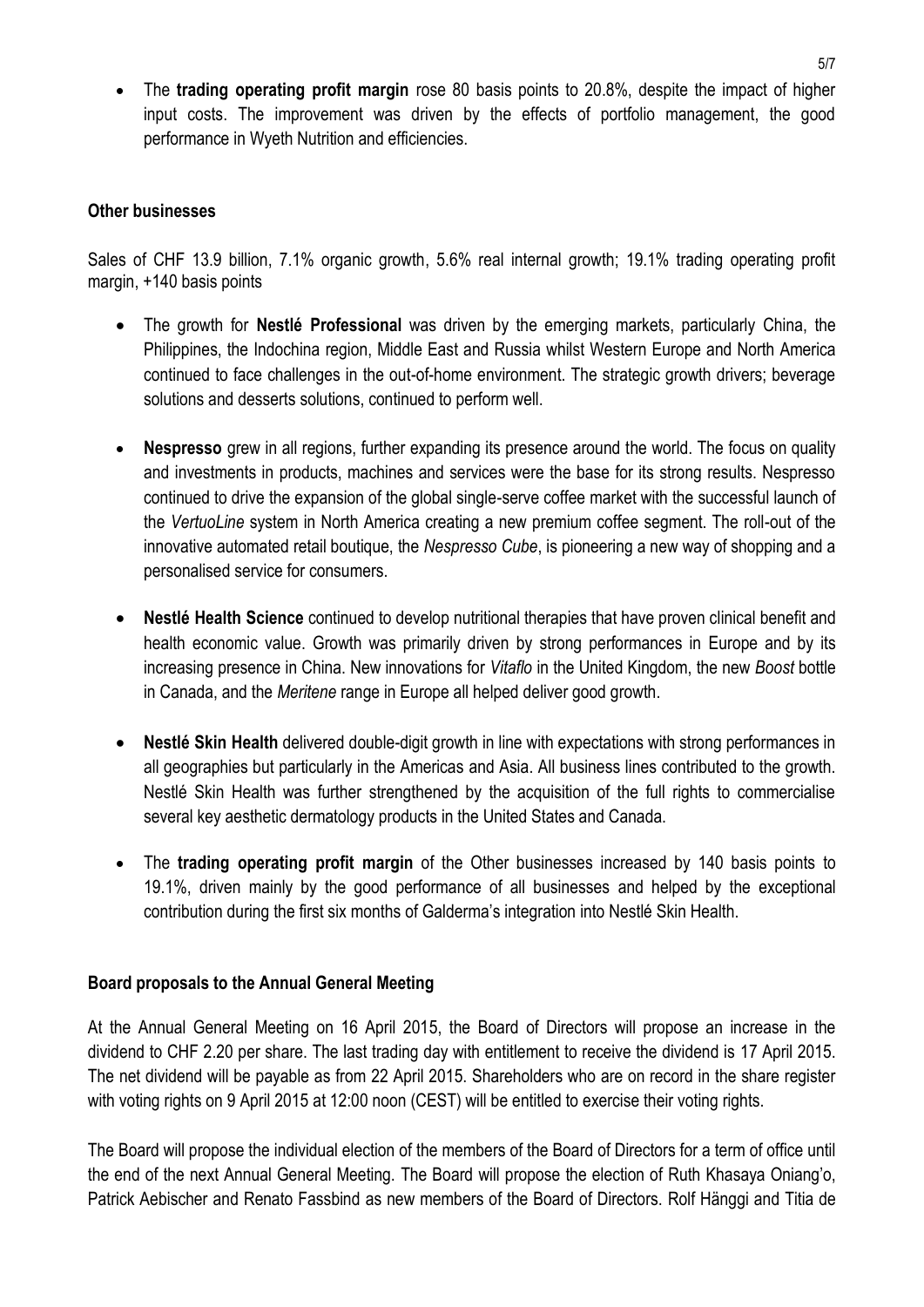Lange will not stand for re-election. The Board wishes to thank them for their services which were highly appreciated.

Furthermore, the Board will propose the election of Peter Brabeck-Letmathe as Chairman of the Board of Directors, the individual elections of the members of the Compensation Committee and the election of KPMG as statutory auditors until the end of the next Annual General Meeting. The Board will also submit the compensation of the Board of Directors and the Executive Board for approval by shareholders. In addition, the Board will propose a capital reduction to cancel shares repurchased under the current share buy-back programme.

#### **Outlook**

While delivering in the short term, we remain focused on our business long term, strengthening the foundations of future growth. We expect 2015 to be similar to 2014 and we aim to achieve organic growth of around 5% with improvements in margins, underlying earnings per share in constant currencies and capital efficiency.

**Contacts** Media **Media** Robin Tickle Tel.: +41 21 924 22 00 Investors Steffen Kindler Tel.: +41 21 924 35 09